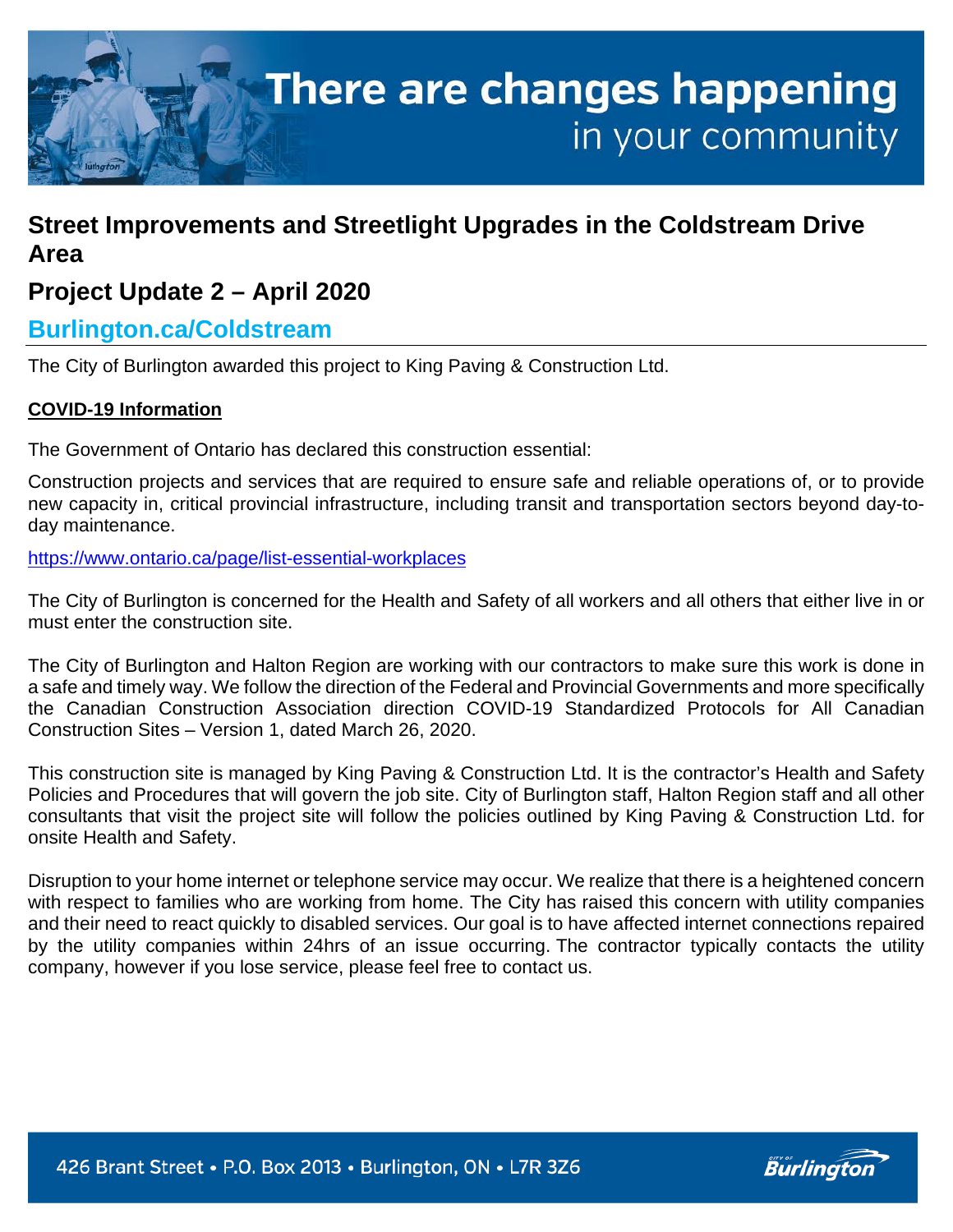

## **Project Scope and Schedule**

Construction activity will commence the week of April 27, 2020 and proceed as detailed below. Please note that this construction schedule is **tentative** and subject to change:

| Location                                                                         | Work being done                                                                                                                                                                     | <b>Schedule</b>           |
|----------------------------------------------------------------------------------|-------------------------------------------------------------------------------------------------------------------------------------------------------------------------------------|---------------------------|
| <b>Coldstream Drive</b>                                                          | Watermain replacement, full depth<br>asphalt replacement, full curb and<br>gutter replacement, localized<br>sidewalk replacement, storm sewer<br>spot repair, streetlight upgrades. | End of April to July 2020 |
| <b>Manchester Drive</b>                                                          | Full depth asphalt replacement, full<br>curb and gutter replacement,<br>localized sidewalk replacement,<br>storm sewer spot repair, streetlight<br>upgrades.                        | End of April to June 2020 |
| <b>Middlesmoor Crescent</b><br><b>Sherburne Drive Leominster</b><br><b>Drive</b> | Full depth asphalt replacement, full<br>curb and gutter replacement,<br>localized sidewalk replacement,<br>storm sewer spot repair, streetlight<br>upgrades.                        | September to October 2020 |
| Fleet Path,<br>Pembroke Court, Holyhead<br>Drive, Hanbury Court                  | Streetlight upgrades                                                                                                                                                                | June to October 2020      |

#### **Contacts**

| <b>Inquiry/Concern</b>                         | <b>Contact</b>         | <b>Contact Number</b>   |
|------------------------------------------------|------------------------|-------------------------|
| Day-to-day construction inquiries Mark Sartor, |                        | 905-815-3082            |
|                                                | Construction Inspector |                         |
|                                                | City of Burlington     |                         |
| <b>Watermain inquires</b>                      | Rama Garigipati        | 905-825-6000, Ext. 7256 |
|                                                | Project Manager II     |                         |
|                                                | Halton Region          |                         |
| All other construction inquiries               | Hasan Rabby            | 905-335-7600, Ext. 7507 |
|                                                | Contract Administrator |                         |
|                                                | City of Burlington     |                         |
| All other construction inquiries               | <b>Janine Yaromich</b> | 905-335-7600, Ext. 7421 |
|                                                | <b>Project Manager</b> |                         |
|                                                | City of Burlington     |                         |

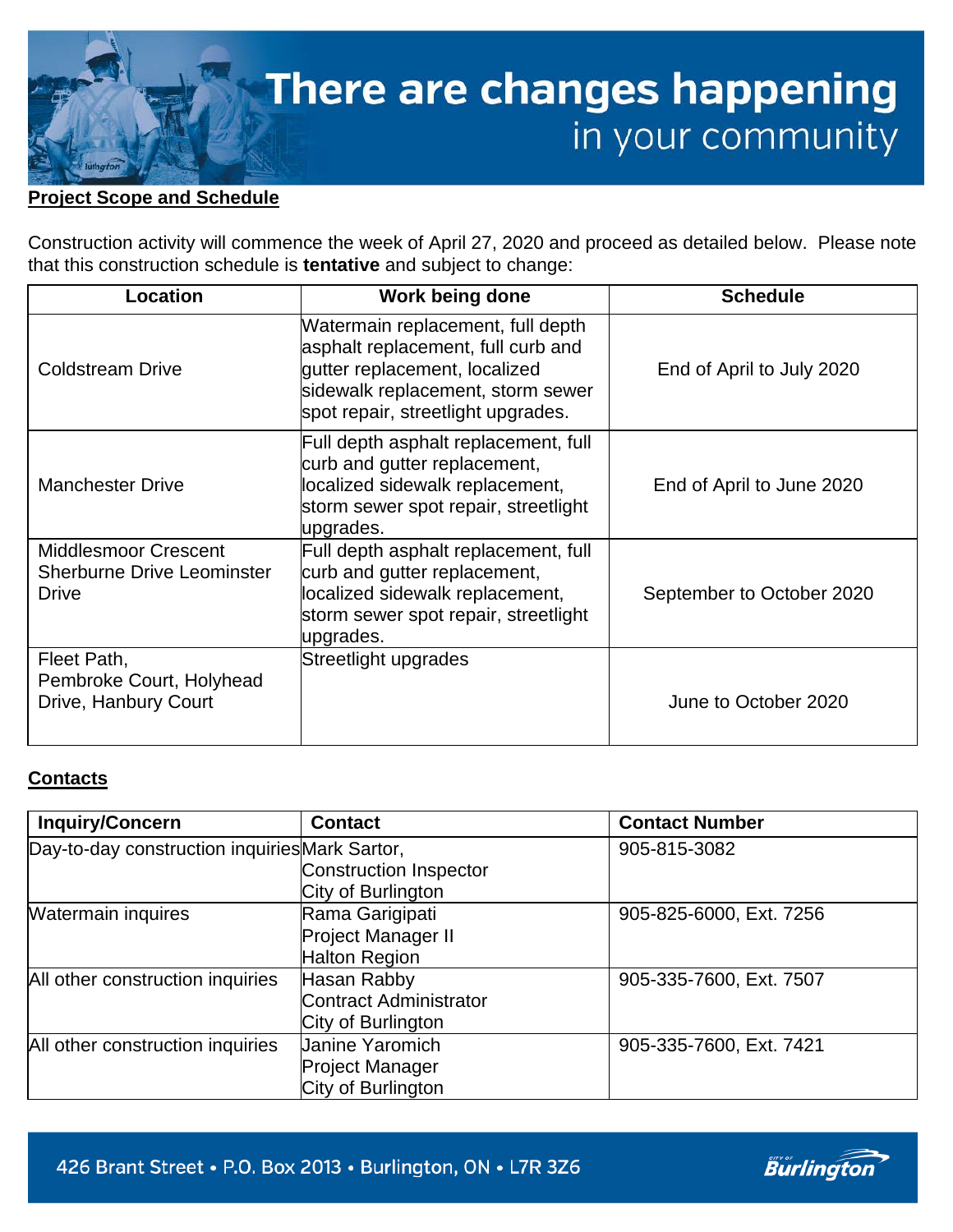

# **Project Location**



## **Access to Your Property**

During normal construction hours, Monday to Friday, 7 a.m. to 7 p.m., vehicle access to and from your property may be difficult. Driveways will be temporarily closed when work is being carried out in the immediate area. You will be notified in advance, by either the City Inspector or the Contractor.

## **Parking**

When you cannot access your driveway, please park on neighbouring streets where no construction is taking place. Due to COVID-19, residents do not need to register for a parking exemption to park on the street.



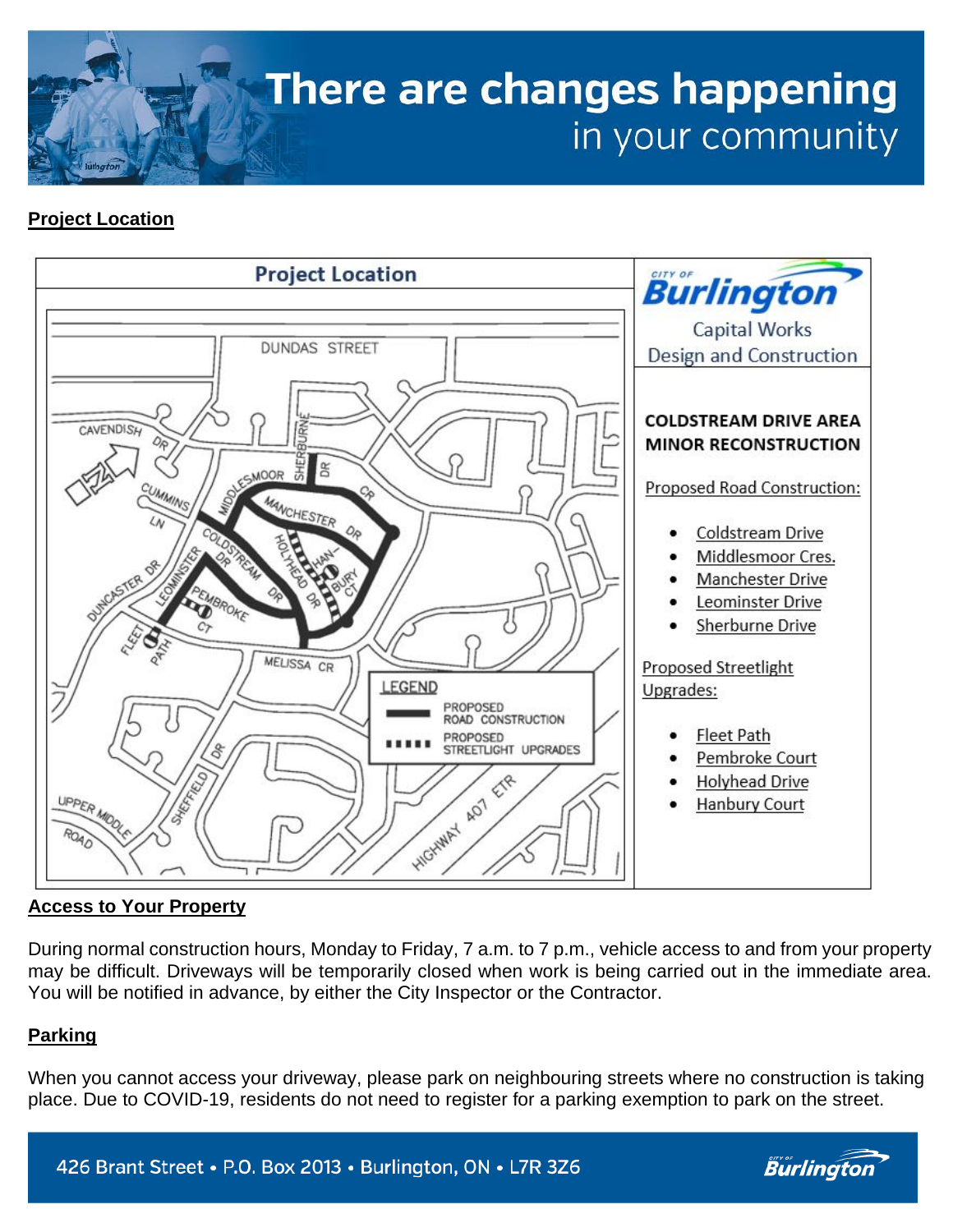

#### **Your Front Lawn and Driveway**

As part of this project, some curb and sidewalk will be replaced. Some re-grading of your boulevard lawn near the roadway will be required. All disturbances to your lawn, walkways and driveways will be restored.

#### **Lawn Irrigation System**

If you have a lawn irrigation system within the City's road allowance, please disconnect and remove any sprinkler heads within the City's road allowance. Please flag all other irrigation heads, so they are not damaged. The City is not responsible for damaged heads within the road allowance.

#### **Tree Removals**

To accommodate this project, tree removals may be required. Some pruning of hazardous trees and limbs may also be required.

#### **Vibration**

You may experience some minor vibration from construction equipment. As a precaution, we recommend that you remove or secure objects on shelves and walls.

#### **Dust and Mud**

There will be increased levels of dust and mud near the work site. The contractor is required to manage these impacts.

#### **Garbage Pick up**

Please continue to put your garbage and recycling out on the usual day. It is the contractor's responsibility to move your garbage to a location that can be accessed by the garbage truck and return your garbage containers. In order to help the contractor, please put your house number on your garbage cans and recycle bins.

#### **Temporary Road Closures**

All streets will experience temporary lane restrictions.

#### **Mail Delivery**

There is a chance mail delivery may be affected by the construction project. Canada Post has been notified of this project.